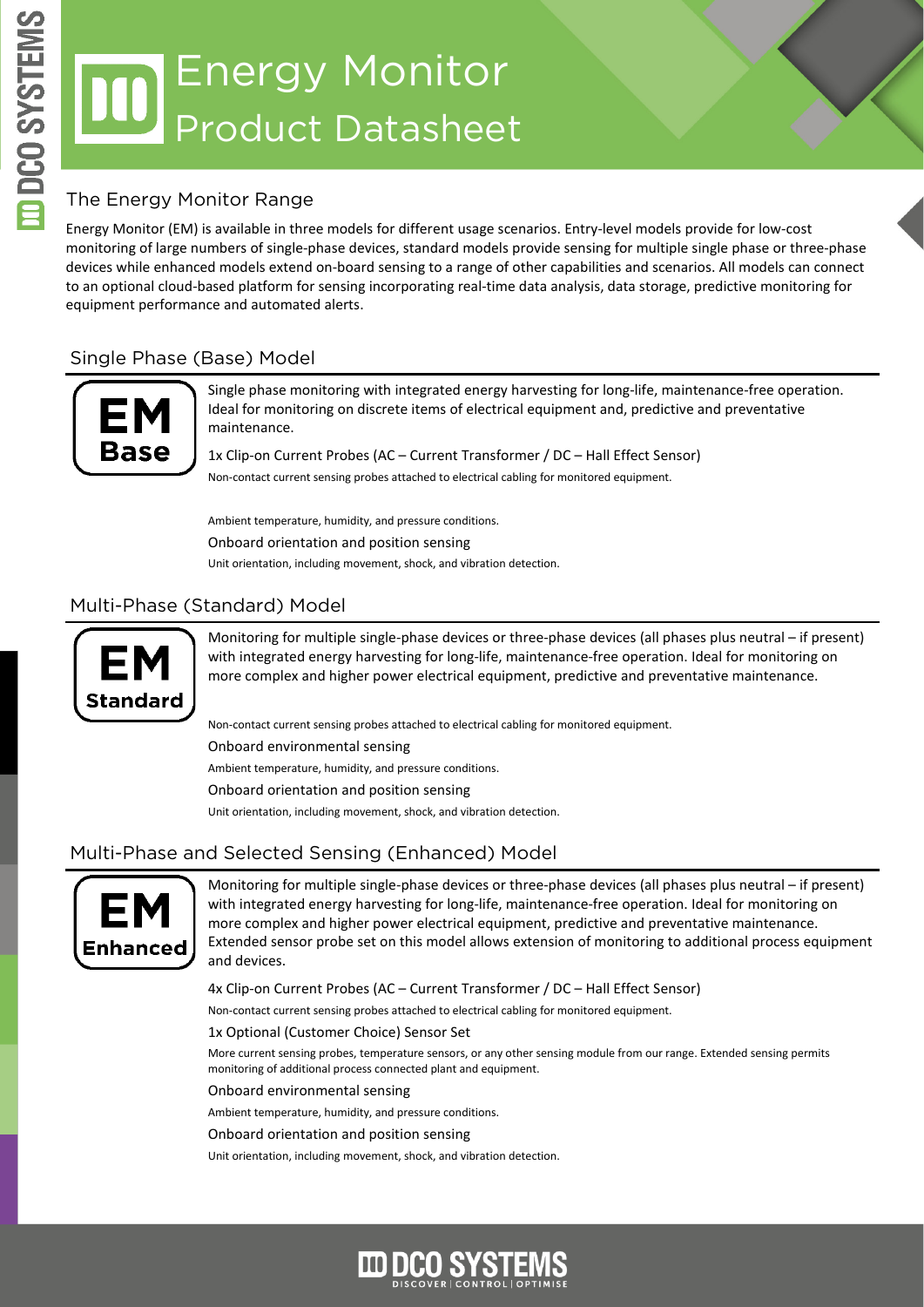| <b>Common Model Specifications</b> |                                                                                                                                                                                                                                                                                                                                                                                         |                                                                                  |  |
|------------------------------------|-----------------------------------------------------------------------------------------------------------------------------------------------------------------------------------------------------------------------------------------------------------------------------------------------------------------------------------------------------------------------------------------|----------------------------------------------------------------------------------|--|
| Enclosure Style                    | Standard: Enclosure style for typical industrial applications (to IP55).                                                                                                                                                                                                                                                                                                                | IP: External installations (to IP67).                                            |  |
|                                    | Dimensions   W $111 \times H$ 56 x D 41mm                                                                                                                                                                                                                                                                                                                                               | W 130 x H 91 x D 63mm                                                            |  |
| <b>Enclosure Mounting</b>          | Screw-fixing   Wall-fixing   Over Insulation Clips   Pipe Stand Off<br>Pipe stand offs support direct mounting of sensor unit to high temperature pipework, with insulation and thermal barrier.                                                                                                                                                                                        |                                                                                  |  |
| <b>Enclosure Type</b>              | IP55 (Dust Protected + Water Jets)<br>ABS   UL94-V0                                                                                                                                                                                                                                                                                                                                     | IP67 (Dust-tight + Immersion)<br>Polycarbonate   UL 508   NEMA TYPE<br>4,4X,6,6P |  |
| Enclosure (Options)                | Optional alternative enclosures available, including extra-high impact resistance polycarbonate and full metal enclosures.                                                                                                                                                                                                                                                              |                                                                                  |  |
| Sensing (Options)                  | EM sensors support a wide range of sensing capabilities through pluggable sensing modules. A selection of the options available are<br>listed in "Sensor Options" (below). Standard modules may be swapped or added to as required.                                                                                                                                                     |                                                                                  |  |
| Power (Standard)                   | 1x Electrical Energy Harvesting<br>Cable mounted inductive harvesting unit with energy harvesting and on-board energy storage. Internal harvesting and power<br>system full monitored with power availability, power storage and backup power reporting. Onboard long-life backup battery for<br>status reporting while electrical equipment inactive or isolated.                      |                                                                                  |  |
| Power (Options)                    | EM supports a wide range of other power sources through a system of pluggable modules. See a selection of available options listed<br>in "Power Options" (below). Standard modules may be swapped or added to as required.                                                                                                                                                              |                                                                                  |  |
| <b>Status Indicators</b>           | 1x Status indicator<br>Unit status, power status and active operation indicators (Red, Green, Yellow colours - steady, pulsed, and flashing statuses).<br>1x Communications indicator<br>Communications status and TX/RX indicators (Red, Green, Yellow colours - steady, pulsed, and flashing statuses).                                                                               |                                                                                  |  |
| Comms (Standard)                   | Selectable Mesh Radio (ISM 868/915 MHz) or LoRaWAN (ISM 868/915 MHz) support.<br>Mesh radio requires one (or more) gateway units per site installation <sup>1</sup> . Gateways provide choice of cloud uplink (via Wi-Fi, Ethernet<br>or 3G/4G/5G mobile data uplink <sup>2</sup> ). LoRaWAN radio requires LoRaWAN gateway, gateway is customer or DCO Systems provided <sup>3</sup> . |                                                                                  |  |
| Comms (Options)                    | DCO sensor units support a wide range of other communications options through a system of pluggable modules. See a selection of<br>available options listed in "Communications Options" (below). Standard modules may be swapped or added to as required.                                                                                                                               |                                                                                  |  |
|                                    | Processing   120MHz ARM M4 Processor with Hardware Floating Point and DSP Extensions                                                                                                                                                                                                                                                                                                    |                                                                                  |  |
| Storage (Standard)                 | 64Kb F-RAM Onboard<br>Non-volatile, high-endurance long term storage. State checkpoints and up to 8-hours data storage in event of network disruption.                                                                                                                                                                                                                                  |                                                                                  |  |
| Storage (Options)                  | Units support pluggable modules to extend on device data storage for storage of ultra-high-resolution<br>data where required (e.g., raw high-speed sensor data prior to its processing for FFT analysis).                                                                                                                                                                               |                                                                                  |  |
| Operational                        | Temperature: -20°C to 85°C   Relative Humidity: 5% to 100% (condensing)                                                                                                                                                                                                                                                                                                                 |                                                                                  |  |

<span id="page-1-0"></span><sup>1</sup> DCO provided gateways are extra cost options. Minimum of one gateway per mesh network installation.

<span id="page-1-1"></span><sup>&</sup>lt;sup>2</sup> 3G/4G/5G Cloud connectivity provided as part of cloud data analytics platform subscription (where taken)

<span id="page-1-2"></span><sup>&</sup>lt;sup>3</sup> DCO Systems provided LoRaWAN gateway is an extra cost option.